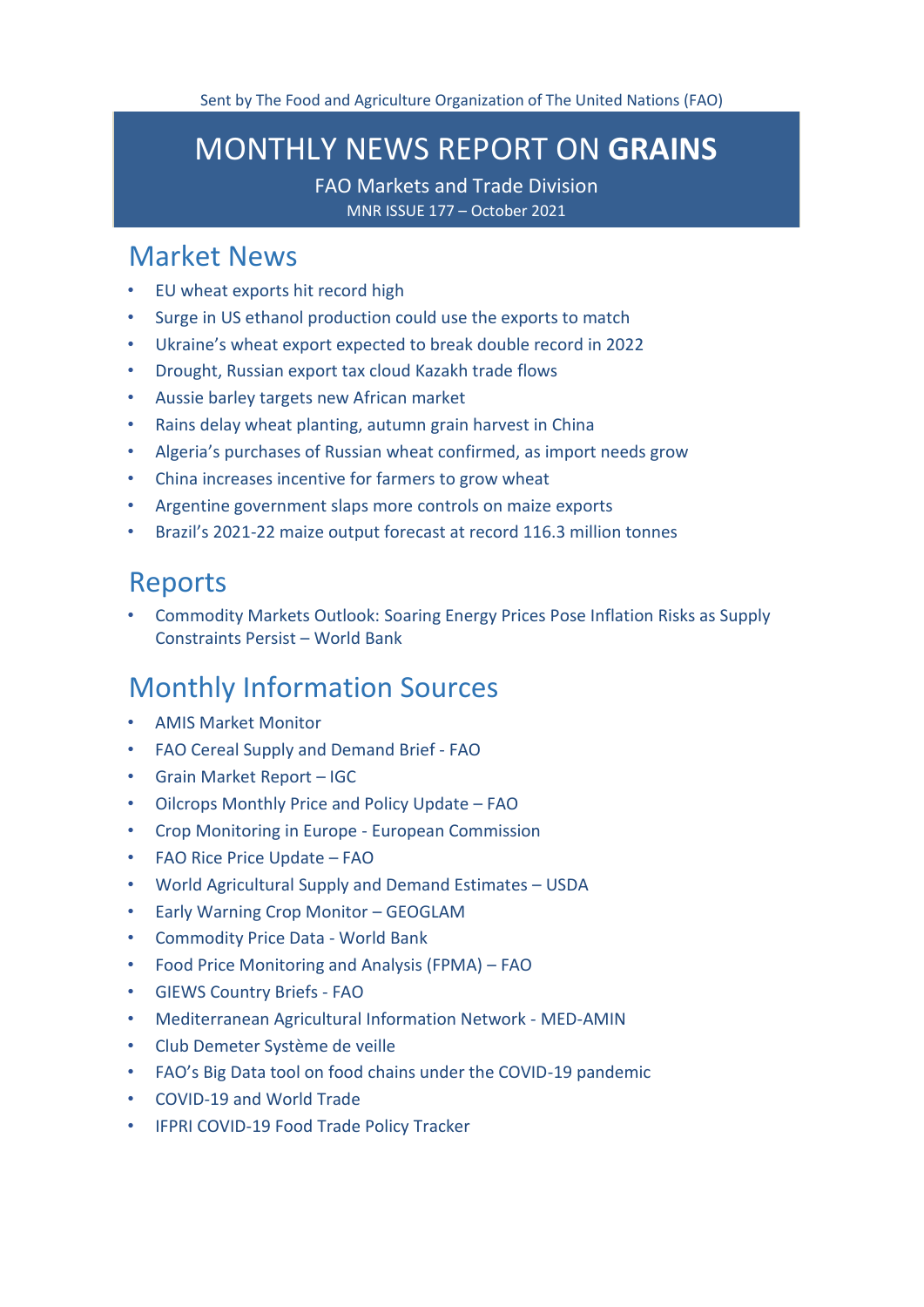# <span id="page-1-0"></span>Market News

### <span id="page-1-1"></span>**EU wheat exports hit record high**

28 October – UkrAgroConsult.com

EU wheat exports so far this marketing year are likely to have reached their highest for the period amid strong milling wheat demand from north Africa and rising feed wheat purchases from Asian buyers.

EU-27 soft wheat exports totalled 8.99mn t on 1 July-24 October, up from 7.23mn t a year earlier, according to preliminary European Commission data. But only some data from France — one of the EU's largest wheat exporters — has been logged, so overall exports might have been higher.

EU wheat shipments might already have reached 12mn-12.5mn t, including France's own foreign trade figures for August and preliminary ship line-ups from September-October, according to estimates made by Argus' agriculture consulting arm, Agritel.

French soft wheat shipments to non-EU countries totalled 859,000t in August, up from 345,300t in July and 685,000t a year earlier, French customs data show. Some 380,000t shipped in August headed to Algeria, and 78,000t to Ivory Coast.

And France shipped 806,500t of wheat to non-EU countries in September, preliminary lineup data show. China then overtook Algeria in receipts of French crop last month — France shipped 255,000t to China, compared with 202,800t to Algeria.

This implies that France exported at least 2.01mn t of wheat to non-EU countries in July-September alone, compared with just 742,000t officially logged by the European Commission.

This would also put EU exports at a new high, with soft wheat shipments having previously peaked at 10.56mn t in July-October of the 2014-15 marketing year (see chart).

Reduced and high-priced shipments from Russia pushed some buyers in north Africa and the Middle East to the EU. EU-27 exports to Egypt have totalled 1.01mn t so far in 2021-22, up from zero a year earlier, according to the European Commission.

South Korea and Vietnam have emerged as two of the EU's key buyers this year as excess supply domestically made the bloc's feed wheat competitive in global markets. South Korea has this year imported 823,000t from the EU  $-$  its third largest supplier after Algeria and Egypt.

Increased interest in EU wheat has supported wheat futures on Europe's Euronext exchange. The December milling wheat contract was most recently at €285.50/t, up from €209/t at the start of the 2021-22 marketing year in July and only €5/t below its previous record in March 2008.

[back to top](#page-0-0) 

### <span id="page-1-2"></span>**Surge in US ethanol production could use the exports to match** 27 October – Nasdaq.com

US maize-based ethanol production over the last year or so has been more of a drag than a support on grain markets as demand and world economies continue to claw back from the coronavirus slump.

Now, with global energy prices at seven-year highs and gasoline consumption improving, profit margins for US ethanol producers have surged, lifting output near record highs. The risk of strong production is that stockpiles could build excessively without equally robust demand, though so far that has not been the case. An increase in lagging exports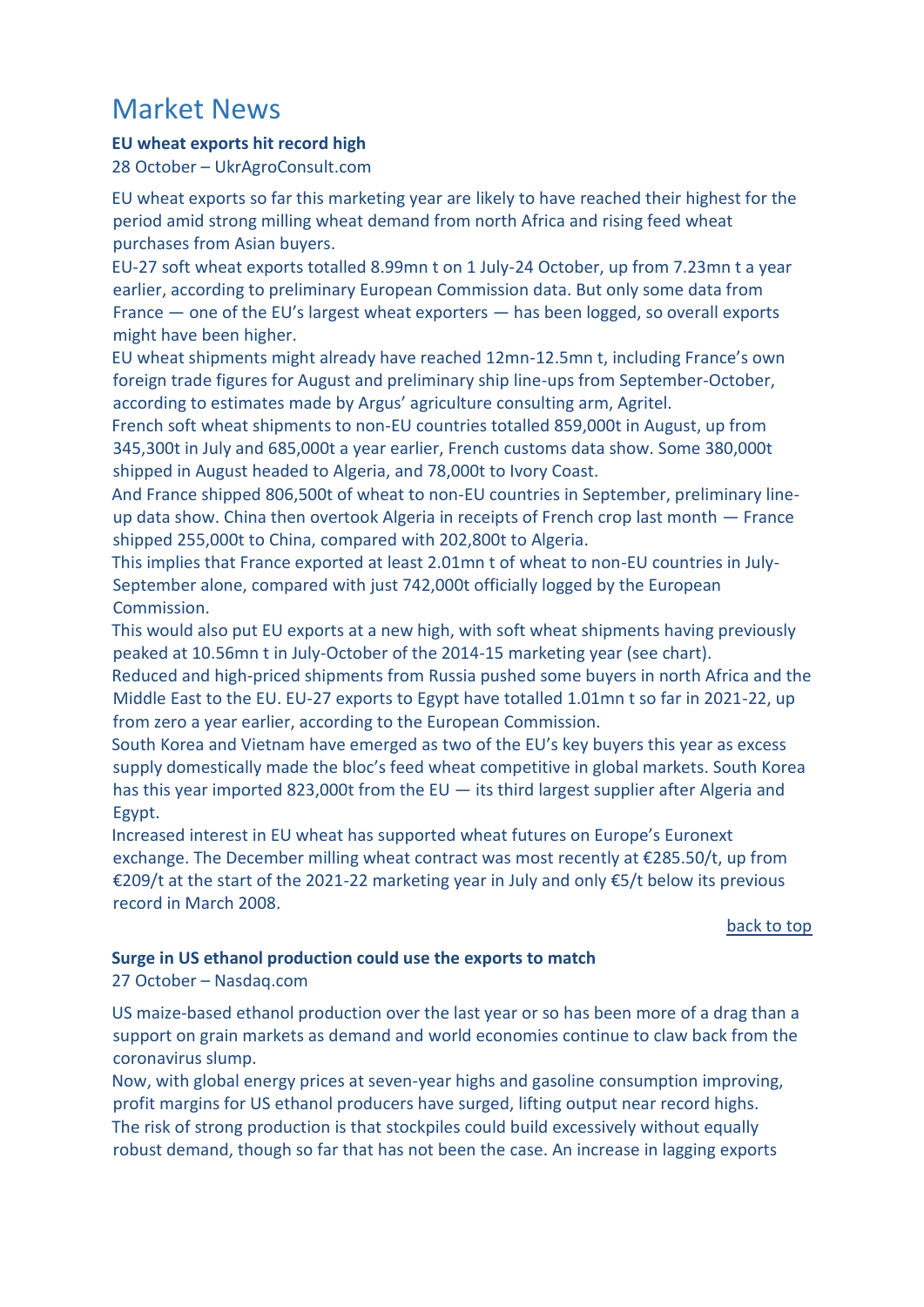could help balance any extended rise in output, though two of the United States' top customers have been less active.

US ethanol production last week reached 1.106 million barrels per day, the second-best for any week on record and the second consecutive week of top-level output. The recent production rate is more than 10% above the late-summer downturn.

Despite the production boost, stocks have mostly maintained over the last month, drifting less than 1% lower in the latest week to 19.9 million barrels. That is slightly above year-ago levels on the same date but well below those from the three prior years.

Although only about 10% of US ethanol output is exported each year, trade has recently been a sore spot for the industry. Shipments through the first eight months of the year reached 3 billion liters (796 million gallons), down 10% from last year and the lowest for the period in five years.

Brazil is part of the problem, as US ethanol imports have become more expensive than local product since the free tariff-rate quota ended late last year. January-August U.S. exports to Brazil, normally a top-two importer of the US biofuel, were down 82% from last year to an eight-year low for the time frame.

There are some ideas that Brazil may soon resume US ethanol purchases. In the meantime, China had perhaps been expected to take on a bigger role in the U.S. market than it has after promising volumes earlier this year have not persisted.

[back to top](#page-0-0) 

## <span id="page-2-0"></span>**Ukraine's wheat export expected to break double record in 2022**

27 October – Latifundist.com

The number of countries importing Ukrainian wheat for more than USD 10 thou. has increased from 32 to 50 in recent years. At the same time, wheat today is exported from Ukraine by more than 1,000 companies, Latifundist.com analysts report.

In January-September 2021, Ukraine delivered to foreign markets 13.1 mln t of wheat worth USD 3.15 bln. The price of wheat grew in the reporting period: the average price was 240 USD/t vs. last year's USD 198.

According to the Ministry of Agrarian Policy and Food of Ukraine, producers harvested 32.8 mln t of wheat in the 2021 crop year. This is a new all-time high for two reasons. Firstly, the total area of wheat in 2021 was significantly higher than last year — 7.1 mln ha against 6.5 mln ha. Secondly, weather conditions in the current production season were exceptionally favourable for wheat cultivation in Ukraine.

There is every reason to believe that Ukraine will set a double record for the export of wheat: both in value and in volume terms. Now the share of wheat in the total exports from Ukraine in 9M 2021, as per the State Customs Service data, is 6.5%. In 2020, it exceeded 7.3%.

In 2020, Ukraine was the 5th largest exporter of wheat with a USD 3.6 bln value of supplies. The U.S., Canada, Russia and the EU exported precede Ukraine in this ranking. Ukraine's share of the global wheat market in 2020 was 9.2%. The total volume of world wheat exports went beyond USD 39 bln. Within a decade, Ukraine has significantly expanded its presence on the world market.

Since the start of 2021/22, wheat export from Ukraine has increased by 12% YoY. The USDA in its October report left unchanged the projection for Ukraine's wheat export in 2021/22 at 23.5 mln t.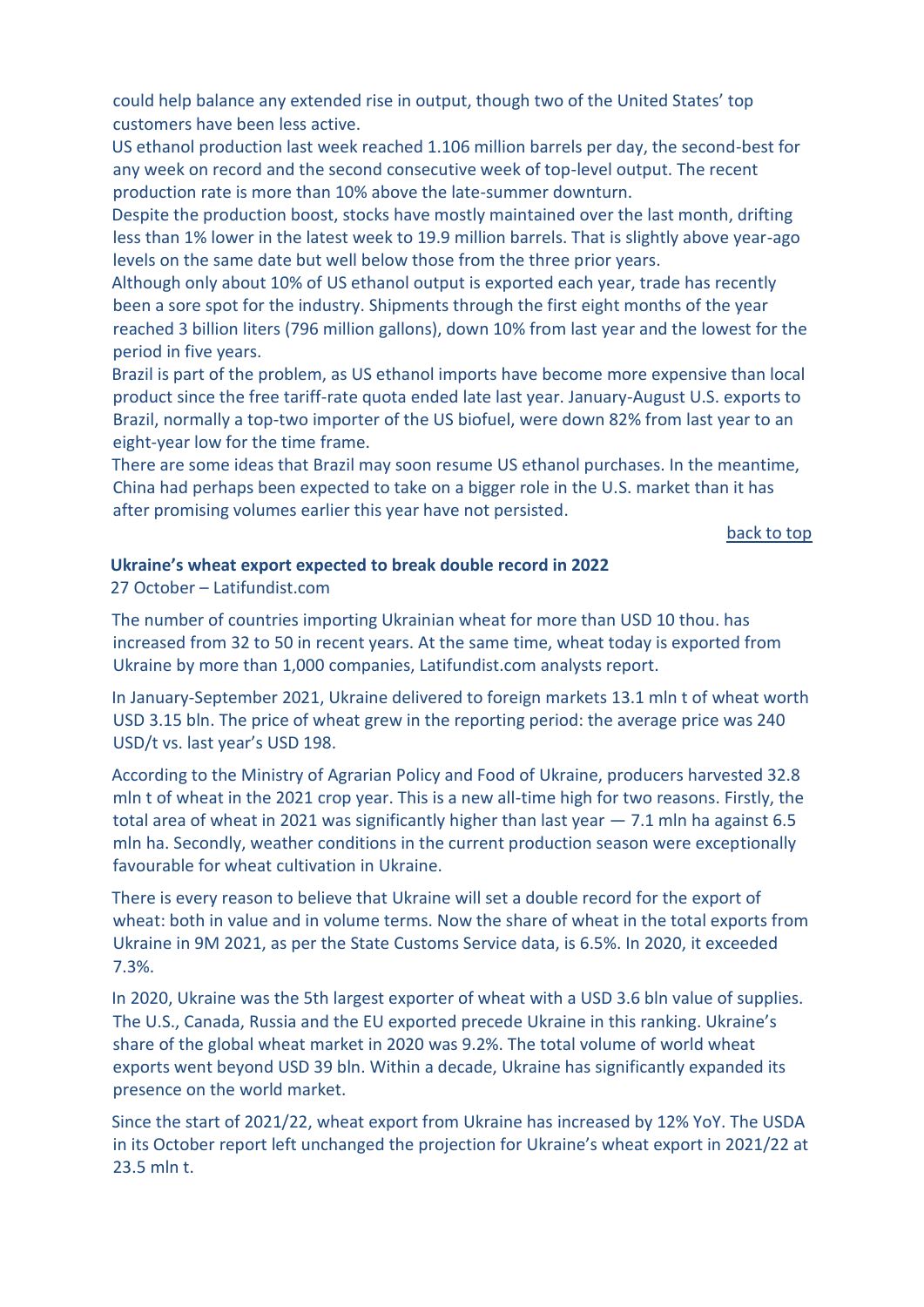Wheat export from Ukraine in 2021/22 was limited to 25.3 mln t. The Memorandum of Understanding was signed by the Agrarian Ministry and grain market participants.

[back to top](#page-0-0) 

### <span id="page-3-0"></span>**Drought, Russian export tax cloud Kazakh trade flows**

26 October – Graincentral.com

There is nothing like a drought, global pandemic, artificial trade barriers and an indignant neighbour to disrupt trade flows. While Kazakhstan will undoubtedly have enough wheat to meet its domestic requirements in the 2021-22 marketing year, the picture for grain imports and exports, in particular wheat, is opaque at best.

This season's winter crop harvest in Kazakhstan is all but complete, a dry seedbed at planting followed by an abnormally warm and dry growing season and numerous dust storms culminated in lower-than-average yields but above-average grain quality in most regions.

Kazakh farmers had harvested 15.8 million hectares (Mha) or 99.7 per cent of the forecast harvested area at October 22. The Ministry of Agriculture reported 16.1 million tonnes (Mt) grains and pulses had been reaped with an average yield of 1.02t/ha.

The October USDA World Agricultural Supply and Demand Estimates pegged Kazakhstan 2021-22 wheat production at 12Mt, down from its September forecast of 12.5Mt, almost 16pc lower than the 2020-21 14.256Mt wheat production estimate. The harvested area is expected to be 12.7Mha, the average yield at around 0.94t/ha.

The season started poorly with an unusually low soil moisture profile, forcing producers to plant deeper than usual in many regions. This resulted in late and irregular emergence in many fields. High temperatures and low rainfall in June led to poor tillering, weak plants and abbreviated stem elongation.

While the result was much lower production year-on-year, 90pc of the harvested wheat made food-grade quality, up from 83pc last year. The volume of high protein wheat with gluten content exceeding 28pc amounted to 74pc, up significantly from 60pc in 2020. The USDA pencilled in Kazakhstan barley production at 2.5Mt in this month's WASDE update, unchanged from its September number but 31.7pc lower than 2020-21 output of 3.659Mt. The harvest area is forecast at 2.2 million hectares, putting yield at 1.14 tonnes per hectare.

Like wheat, barley production was challenged by a poor soil moisture profile through most of the growing season, with late sown crops performing the best. The practice of "snow fixing" or piling snow in ridges along the high end of paddocks so that it melts and runs into freshly sown fields pushed yields as high as two metric tonne per hectare in some districts of the Akmola oblast in the north of the country.

Domestic consumption of wheat is estimated at 6.3Mt in the 2021-22 marketing year, up from 6.25Mt in 2020-21. Food, seed and industrial use are forecast to be unchanged yearon-year at 4.8Mt, with the balance of 1.5Mt going into the stockfeed sector, up from 1.45Mt last season.

On the barley front, total domestic consumption is forecast to be 2.1Mt. At 1.8Mt, the stockfeed sector is the primary consumer in Kazakhstan, in particular the poultry industry. An additional 300,000t goes toward food, seed and industrial uses, with malt production for the beer industry a key end use.

Lower production means lower exports to ensure domestic demand is satisfied. The Kazakh government has resisted calls from the grain milling industry to introduce export duties on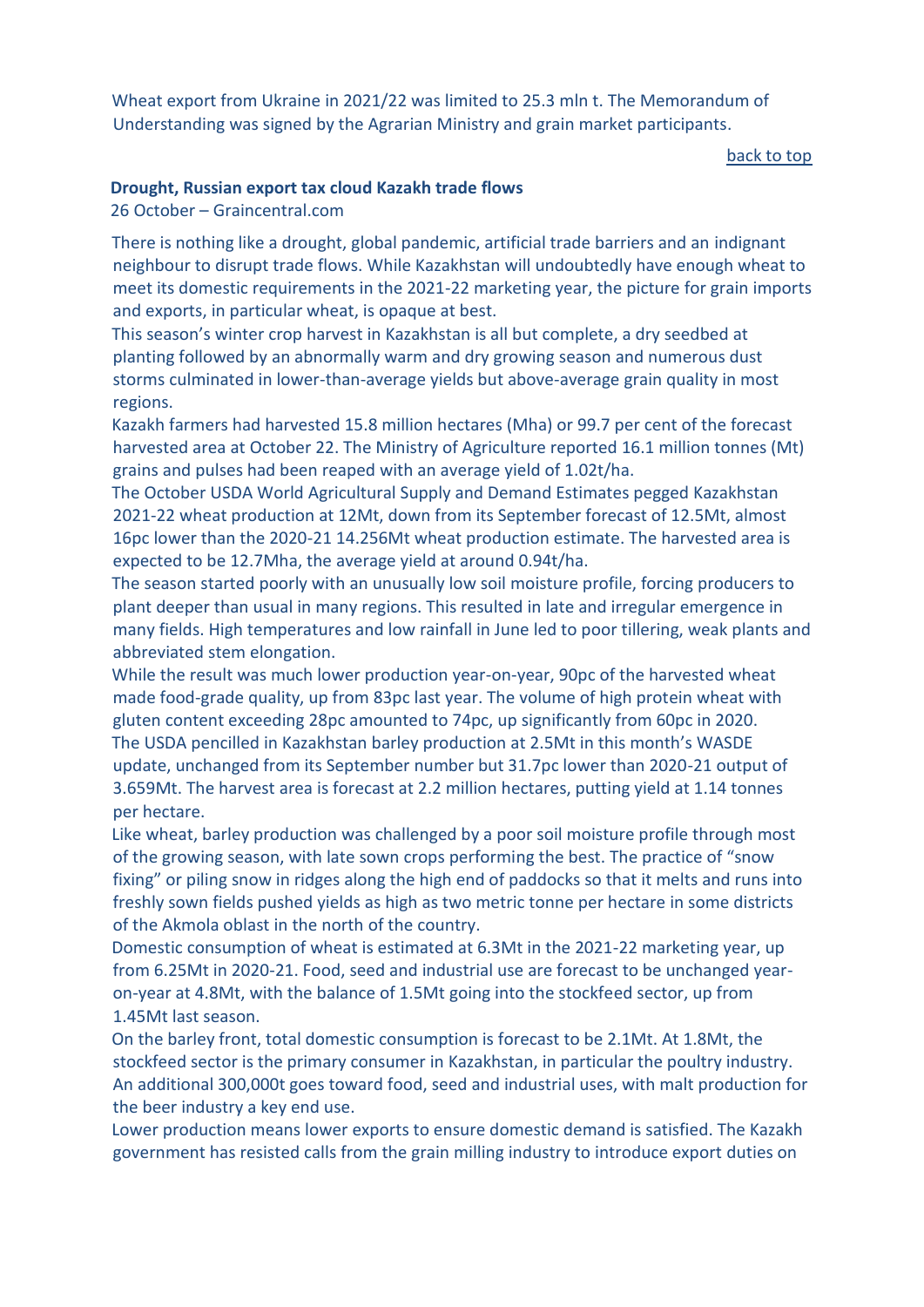wheat in a bid to limit exports and take the heat out of domestic prices. Nevertheless, Russian imports will certainly be required to meet export forecasts.

According to the USDA, wheat exports will reach 7.4Mt in the 2021-22 marketing year, based on imports from Russia of 800,000t. Much of these imports will come from Siberia, where the costs of shipping across the border into Kazakhstan are substantially lower than trucking to ports on the Black Sea or in the far east of the country.

However, the USDA export estimate is much higher than local government and the Foreign Agricultural Service forecasts of around 6.5Mt, both based on imports from Russia of around 1Mt. But that import number is overshadowed by the 2Mt estimate from leading agricultural consultancy, Sovecon.

The introduction of the Russian export tax has undoubtedly increased the cross-border trade between Russia and Kazakhstan, but it has also led to widescale underreporting of grain movements. There is no requirement for trade within the Eurasian Economic Union (EAEU) to be inspected or weighed when transiting borders, and several Russian news agencies are saying wheat exports to Kazakhstan could exceed 4Mt this season. This led to a recent announcement of plans to inspect and weigh grain shipments transiting the Russia-Kazakhstan frontier.

There is nothing like a drought, global pandemic, artificial trade barriers and an indignant neighbour to disrupt trade flows.

Taking the USDA import number of 1Mt means that there is potentially an additional 3Mt of "tax-free" Russian wheat that could be "unofficially" exported out of Kazakhstan as whole grain or as flour to traditional trade partners in the region. Uzbekistan, whose own harvest was 8pc below the five-year average, is traditionally the nation's biggest wheat export customer. It is forecast to import 3.5Mt in the current marketing year, up 20pc on the fiveyear average. It also mills Kazakh wheat for re-export to Afghanistan.

Afghanistan is usually the second-biggest customer, but despite government assurances, the clearing of financial transactions is a big concern under the recently established Taliban regime. Tajikistan and Iran, which we know has a higher-than-normal import requirement this year due to domestic drought, are other likely destinations.

China shares a 1783-kilometre border with Kazakhstan and is a critical emerging market for Central Asia's biggest grain producer. However, persistent Chinese limits on rail and truck transport at the Kazakhstan-China border and unilateral COVID-19 quarantine restrictions on incoming trade are frustrating the Kazakhstani government.

In August, Kazakhstan's rail authority reportedly announced restrictions on accepting cargo bound for the Chinese border, except in containerised shipments through the new transhipment terminal at the Dostyk-Alashankou border crossing. This significantly increases export costs, not to mention the global shortage of containers for such purposes.

There is nothing like a drought, global pandemic, artificial trade barriers and an indignant neighbour to disrupt trade flows. While Kazakhstan will undoubtedly have enough wheat to meet its domestic requirements in the 2021-22 marketing year, the picture for grain imports and exports, in particular wheat, is opaque at best.

#### [back to top](#page-0-0)

#### <span id="page-4-0"></span>**Aussie barley targets new African market**

23 October – Queenslandcountrylife.com

The Australian malt barley industry is setting its sights on developing links with Africa in a bid to widen its network of customers.

A particular focus will be the Horn of Africa nation of Ethiopia.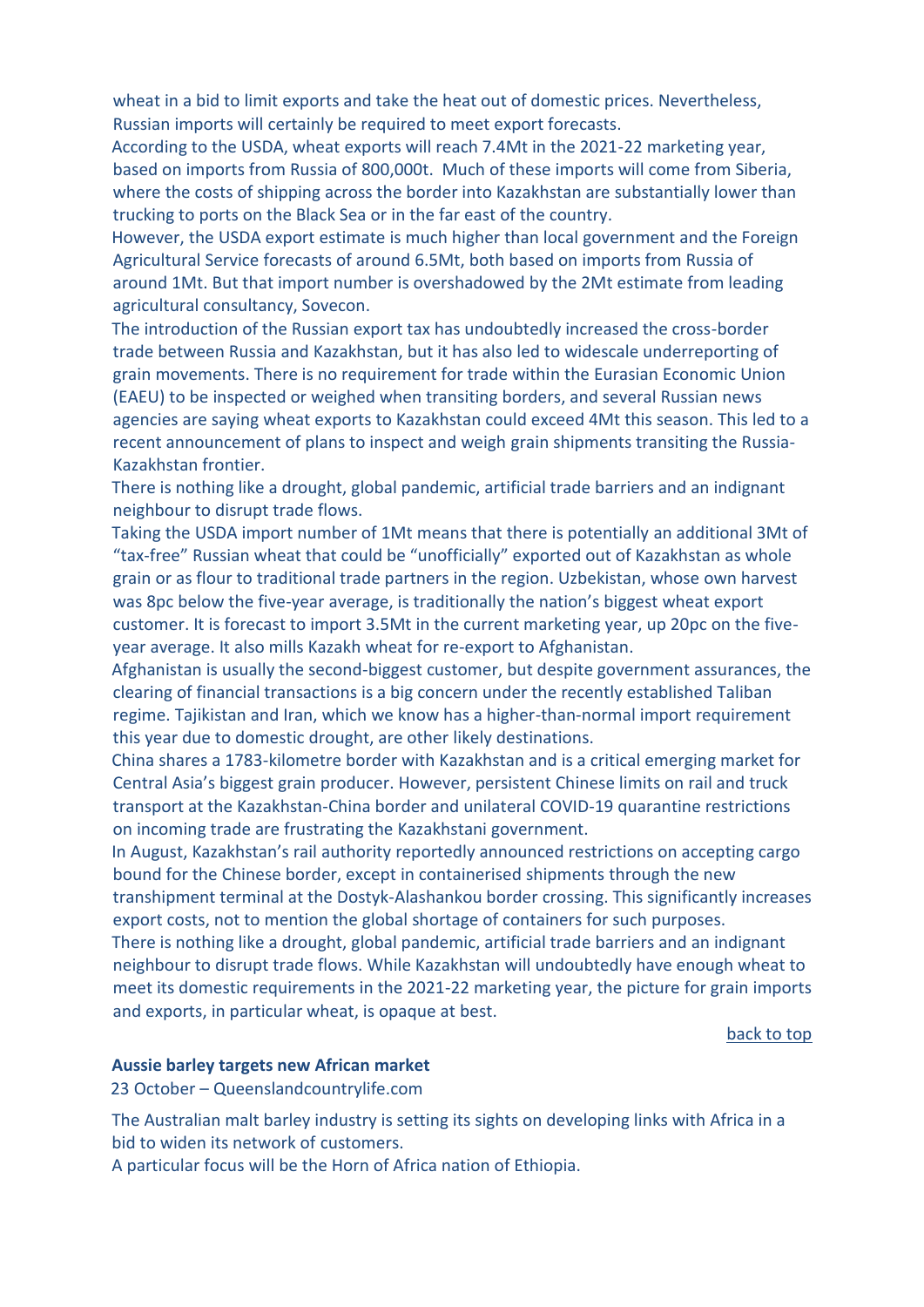While the average Australian beer drinker is unlikely to know it Ethiopia, a predominately Christian nation, has a rich history of brewing, with barley one of the major staple crops grown, especially in the highland regions.

Per capita consumption sits at 11.5 litres, with fiercely loyal attachment to brands such as Harar, Bedele and St George.

Light lager styles are generally most popular, but there is also a significant amount of stout, such as the Hakim brand, consumed.

The Australian Export Grains Innovation Centre (AEGIC) recently held a webinar for Ethiopian maltsters and brewers in collaboration with Barley Australia, Grain Trade Australia (GTA) and Grains Australia to demonstrate the end use qualities of Australian barley, along with practical advice on how to optimise value for the Ethiopian beer industry.

AEGIC barley markets manager Mary Raynes said she felt there was a natural fit for Australian malting barley in Ethiopia.

"There is good potential for growth in demand for beer in Ethiopia, and Australian malting barley is well placed to enter this market," Ms Raynes said.

"Australian barley has an excellent reputation globally thanks to a very strong breeding program and the robust accreditation program.

"There will be a healthy volume of malting barley available for export this season and we're expecting some strong interest from Ethiopia."

AEGIC is planning similar events targeting potential barley markets in the Americas, including Mexico, Columbia, Ecuador and Peru.

#### [back to top](#page-0-0)

#### <span id="page-5-0"></span>**Rains delay wheat planting, autumn grain harvest in China**

20 October – Reuters.com

Constant rains in recent weeks have delayed wheat planting in main production regions in China, a government official said on Wednesday.

China had completed 26% of winter wheat planting across the nation by Oct. 19, slower by 27 percentage points than normal years, due to constant rains since September, according to Pan Wenbo, head of the planting management division under the Ministry of Agriculture and Rural Affairs.

The ministry will take "extraordinary measures" to tackle the "unfavourable impact and austere challenges" the rains have posed for harvest and planting, Pan said during a press briefing.

China's cabinet, the State Council, on Wednesday said authorities would work to ensure a "bumper" summer grain harvest next year, state broadcaster CCTV reported.

Measures taken to achieve this include doing a good job in drying and stockpiling grain, as well as in autumn and winter planting, CCTV said in its evening newscast after a State Council meeting chaired by Premier Li Keqiang.

Other measures include speeding up drainage of farmland, increasing supply of fertiliser and pesticides, and ensuring supply of electricity and diesel for grain drying, the report said, adding flood-hit areas will be entitled to disaster relief funds.

Pan's comments came as Beijing renewed a policy focus on food security following the COVID-19 pandemic and after prices of maize, the other main grain crop in China, soared on falling inventories and output, pushing up feed use of wheat and grains imports to record high levels. read more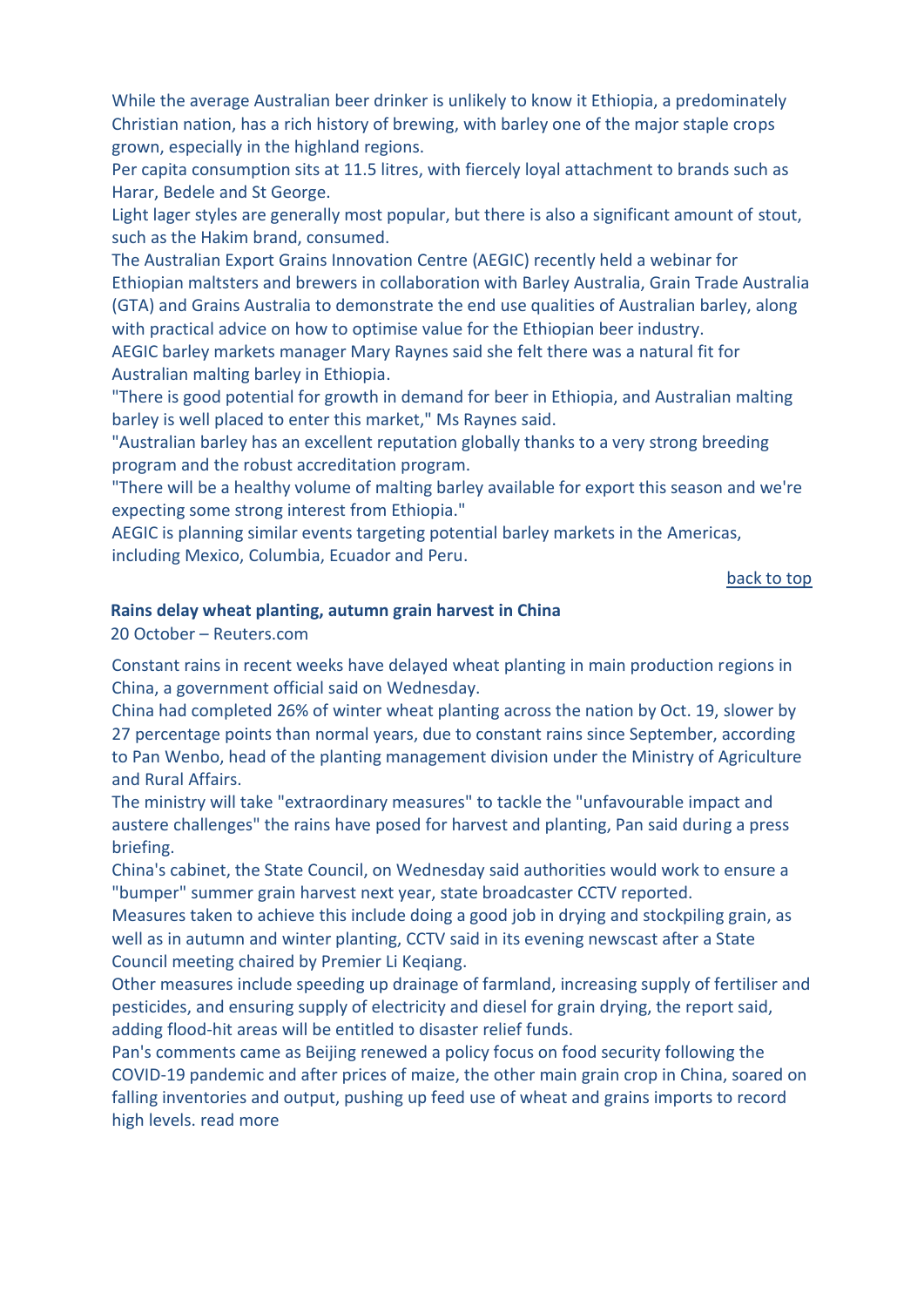"It is still hopeful that we will win a bumper harvest (of wheat next year) as long as we can plant before winter and follow up with proper management measures in the spring," Pan said.

Late planting would affect growth, while too much moisture in the land would cause more diseases for the crop, Pan added.

China has raised the minimum purchase price for wheat in 2022, part of an effort to enhance grain security, by bolstering farmers' interest in growing the grain.

The rains have also delayed harvest of autumn grains, which mainly include maize, soybeans and middle-late season rice, by 4 percentage points compared with normal years, and pushed up cost, Pan also said.

Heavy rains hit the maize harvest in northern China and damaged quality of the new crop, leading a government think tank to lower its estimates on China's 2021/22 maize output. read more

The rains mostly affected Huang-Huai-Hai river areas and northwestern China with limited impact on other main production regions including northeastern and southern China, Pan added.

Autumn grains output in total was set to rise, thanks to increased acreage, and more planting of high-yield maize, according to Pan.

[back to top](#page-0-0) 

### <span id="page-6-0"></span>**Algeria's purchases of Russian wheat confirmed, as import needs grow**

20 October – Agrimoney.com

Demetra Trading confirmed longstanding rumours that Russia had exported 60,000 tonnes of wheat to Algeria, amid mounting expectations for the North African country's import requirements, following a drought-hit harvest.

Demetra Trading said that it had shipped 60,000 tonnes of wheat to Algeria from the Black Sea port of Taman, after the North African country in June resumed purchases from Russia, after a five-year hiatus.

The grain was shipped in two vessels, which Demetra said had been unloaded, and "accepted" by Algeria, which a year ago relaxed its import restrictions over insect damage, reopening the country, which is one of the top wheat importers, to Black Sea supplies. For Demetra – which is controlled by VTB, in which the Russian state is the top shareholder the deal represented further headway in diversifying export markets, which "is part of the company's development strategy", said Roman Kron, the group's general director. Demetra last month revealed its first wheat shipment to Saudi Arabia, which also reopened to Russian supplies after a multi-year break.

For Algeria, the deal signals a diversification of suppliers following a poor-quality 2021 harvest in France, its main supplier.

Indeed, even within the EU, the country has shifted the focus of origins.

A report published overnight from the US Department of Agriculture bureau in Algiers said that while "Algeria was the largest non-EU destination for French soft wheat in August, with an initial estimate of 335,000 tonnes", Germany was picking up substantial volumes too. "German traders describe Algeria as becoming Germany's largest customer as a result of quality problems with French wheat."

Algeria faces enhanced import needs too, following a 2021 domestic harvest which the bureau, citing a rain shortfall, pegged at 2.50m tonnes - down 36% year on year, and below too the USDA's official estimate of 3.60m tonnes, although in line with a UN FAO figure.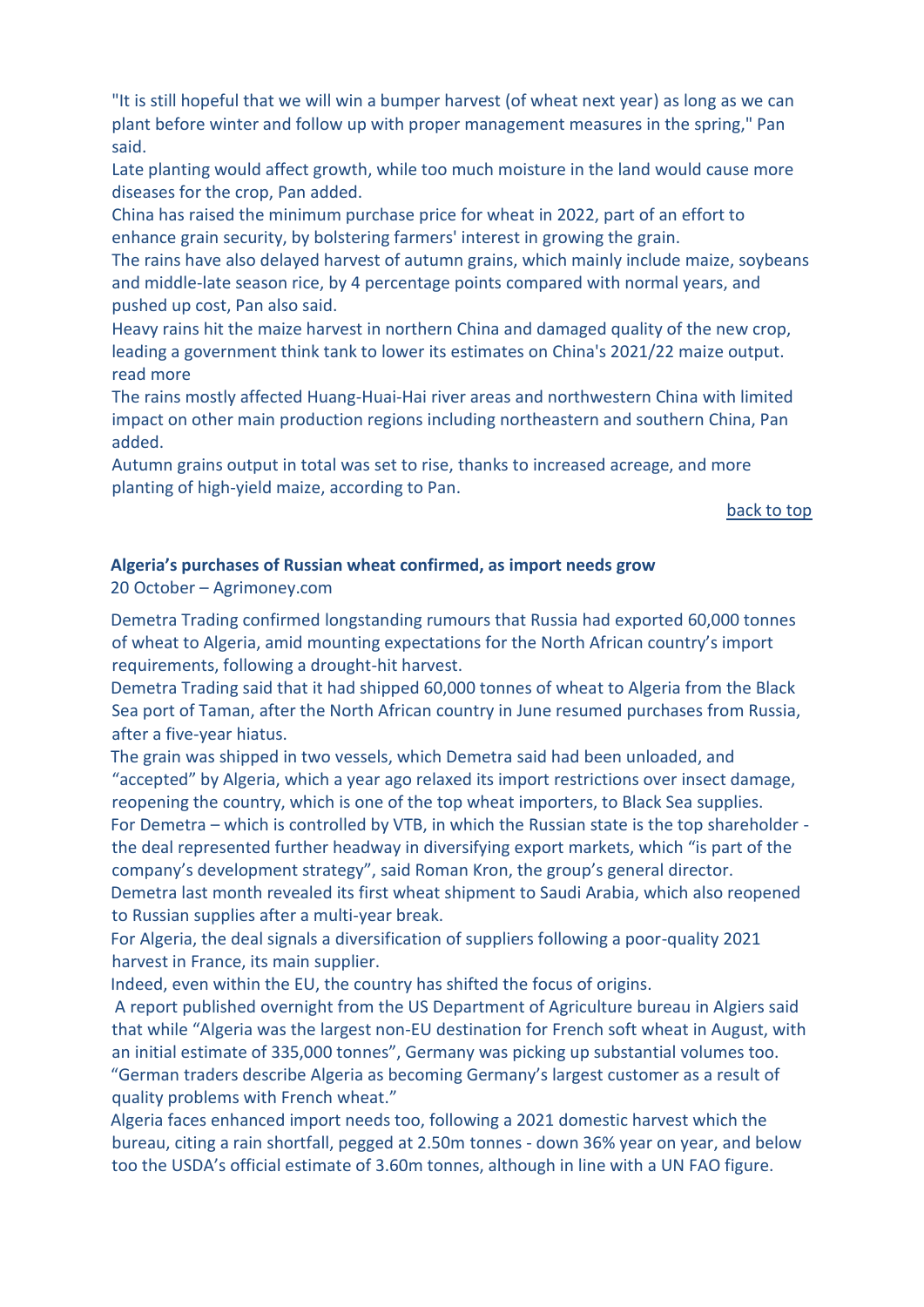Drought hit "all the provinces in the eastern and western areas including those with high production" in typical years, the bureau said.

"The persisting health crisis (Covid-19), and the lower domestic grain crops affected by drought obliged [Algeria] to purchase wheat despite an increase in international prices," the bureau said, estimating the country's imports in 2021-22 at 8.0m tonnes.

That would be the highest figure in four years, and an extra 850,000 tonnes above the level that the USDA officially forecasts.

The plight of Algeria - and of some other North African-Middle Eastern countries, notably Iran, which have also suffered drought-reduced crops – has begun attracting increasing market interest, coming at a time of diminishing wheat stocks available in major exporting countries.

Broker Benson Quinn Commodities said that "Middle East and North African weather is still adding demand as dry conditions persist and may impact trade flows in the region into next year.

"Iraq has already cut planted acres by half for next year, water for irrigation is not available, the acreage cuts nearly double their wheat import needs to 4.5m-4.7m tonnes from a usual 2.6m tonnes."

Richard Feltes at RJ O'Brien reported that a "large portion of Middle East-North Africa" was "struggling" with dryness.

World Weather forecast that North Africa will be mostly dry this week, but added that rain was expected to develop next week in Algeria.

[back to top](#page-0-0) 

#### **China increases incentive for farmers to grow wheat**

14 October – World-grain.com

In an effort to enhance its grain security, China recently raised the minimum purchasing price for wheat in 2022, Reuters reported.

A notice on the state planner's website said the National Development and Reform Commission has set the 2022 minimum purchase price for wheat at \$357 per tonne, up from \$351 per tonne this year.

China, the world's leading wheat producer at 134 million tonnes in the 2020-21 marketing year, buys wheat from farmers at the minimum price when the market price drops below that level to incentivize domestic production.

Earlier this year, the China Agricultural Sector Development Report declared that the country will be almost entirely self-sufficient in staple grains such as rice and wheat by 2025.

Despite its large wheat output this past year, China still doubled its wheat imports in 2020- 21 to 10.6 million tonnes, which ranked second only to Egypt, the perennial leader in that category. The Foreign Agricultural Service of the US Department of Agriculture is forecasting 10 million tonnes in wheat imports in 2021-22.

Meng Jinhui, senior analyst with Shengda Futures, told Reuters that "the state attaches utmost attention to grain security."

"It does not have a big impact on the markets in the short term," Meng added. "But the key is that it can serve as the guiding direction, and bolster farmers' confidence in growing the grain."

[back to top](#page-0-0) 

<span id="page-7-0"></span>**Argentine government slaps more control on maize exports**

12 October – Mercopress.com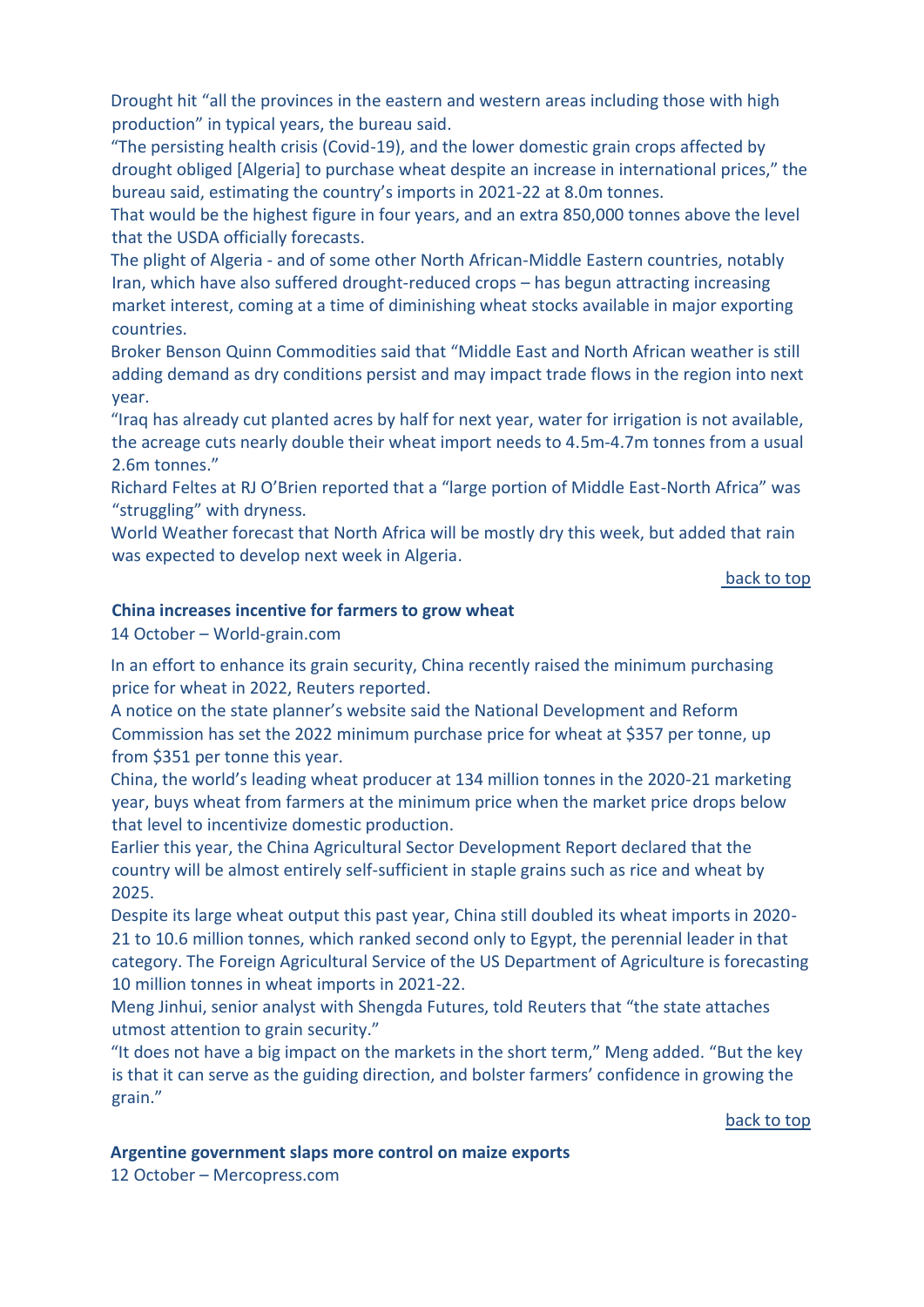Argentina's Agriculture Minister has decided to up the number of requirements and restrictions on maize exports after the sector reached the exportable balance of 38.5 million tons, it was reported.

Maize producers and exporters complained additional requirements, restrictions and paperwork were set in place for the clearance of their goods to be shipped abroad amid rumours which ranged from an increase in export taxes to a ban -or cap- on international sales.

"Last week more than two million tons were anticipated. It is intended to order the last section of the year. Exports will not be closed, but more data will be requested," Agriculture Minister sources told the media.

Argentina is "at the limit in the supply" of maize, it was also reported.

The Ministry will now request exporters to submit export statements with "operations duly supported with their physical purchases and with nominated ships with an estimated date of arrival."

Thus, priority will be given to the entries of the companies that have the grain purchased and the ship assigned.

"There are 5 months to go before the maize for the new season begins to be harvested, and exports have already registered everything that could be exported," the ministerial sources added.

As the harvest was 60 million tons, the exportable balance reached 38.5 million, of which 96.5% came from the 9 agro-export companies. But last week more than 1.5 million tons were recorded, a high number for this time of the year, so it was decided to apply restrictions.

The Minister of Agriculture had described meat, wheat and maize as "cultural goods" and defended the need to "intelligently manage export balances."

The acceleration of annotations of sales abroad came after rumours about a possible increase in export taxes on maize from 12% to 15%.

"To continue intervening and bureaucratizing the markets is a terrible sign which brings distrust among producers. We have already lived it since April with meat and now with maize. Our country needs all of us to be able to work freely to produce, knowing that we will be able to sell," Argentine Rural Society (SRA) President Nicolás Pino said on Twitter Agrifood producers are still awaiting the much-announced reopening of meat exports to China, which Minister Julián Domínguez had forecast would begin Oct. 4 but have not. It is in this scenario that the Ministry of Agriculture decided to limit maize sales.

The ministerial resolution lifting caps on exports to China is expected to be published this week in the Official Gazette, but some traders are sceptical, in view of President Alberto Fernández's tradition of interventionism.

[back to top](#page-0-0) 

### <span id="page-8-0"></span>**Brazil's 2021-22 maize output forecast at record 116.3 million tonnes**

10 October – Hellenicshipping.com

Brazil's total maize production is forecast at a record 116.31 million mt for 2021-22, up 33.7% year on year, the country's national agricultural agency Conab said. Brazil's 2021-22 maize crop will be marketed during February 2022-January 2023. The expected increase in the country's maize output in 2021-22 is primarily due to a rise in yield, Conab said in a report.

Conab sees Brazil's maize crop yield rising by 27.7% year on year to 5.575 mt/hectare in 2021-22, while area is seen up 4.7% year on year at 20.865 million hectares.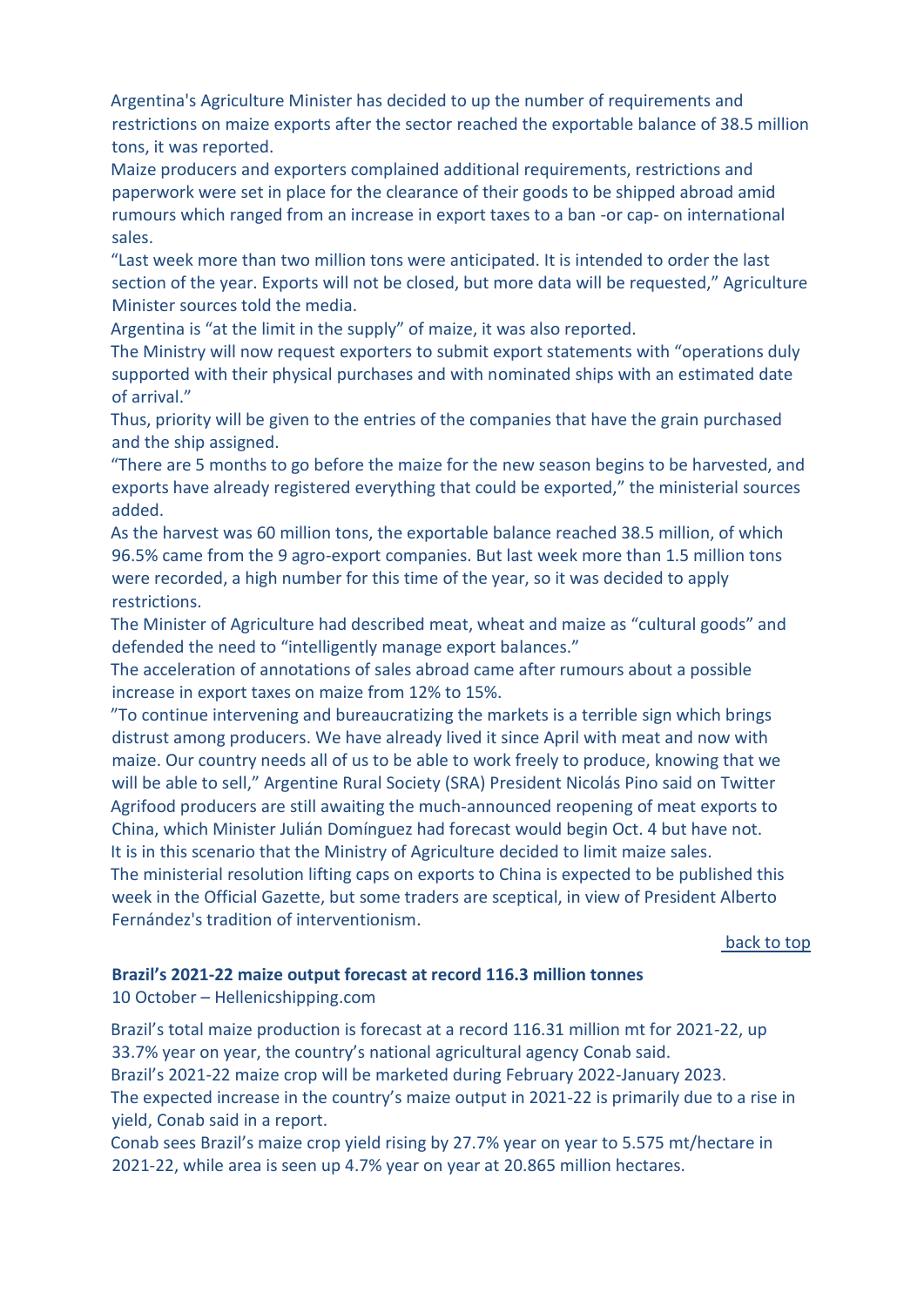In 2020-21, maize crops were hit severely by drought that negatively affected production. Brazil's maize consumption is seen rising to 73.68 million mt in 2021-22, from 70.93 million mt estimated for 2020-21, the report said.

Brazil's maize exports are also seen recovering in 2021-22 to 39 million mt, from 22 million mt forecast for 2020-21.

Currently, first maize crop planting is underway in Brazil.

The first maize crop in Brazil is planted during September-December and harvested in February-May, while the second crop is planted in February-March and harvested in June-July.

[back to top](#page-0-0)

# <span id="page-9-0"></span>Reports

### <span id="page-9-1"></span>**Commodity Markets Outlook: [Soaring Energy Prices Pose Inflation Risks as Supply](https://www.worldbank.org/en/news/press-release/2021/10/21/soaring-energy-prices-pose-inflation-risks-as-supply-constraints-persist)  [Constraints Persist](https://www.worldbank.org/en/news/press-release/2021/10/21/soaring-energy-prices-pose-inflation-risks-as-supply-constraints-persist) – World Bank**

Energy prices soared in the third quarter of 2021 and are expected to remain elevated in 2022, adding to global inflationary pressures and potentially shifting economic growth to energy-exporting countries from energy-importing ones. The World Bank's latest Commodity Markets Outlook forecasts that energy prices—expected to average more than 80 percent higher in 2021 compared to last year—will remain at high levels in 2022 but will start to decline in the second half of the year as supply constraints ease. Non-energy prices, including agriculture and metals, are projected to decrease in 2022, following strong gains this year.

[back to top](#page-0-0) 

# <span id="page-9-2"></span>Monthly Information Sources

**[AMIS Market Monitor](http://www.amis-outlook.org/amis-monitoring/monthly-report/en/)  [FAO Cereal Supply and Demand Brief -](http://www.fao.org/worldfoodsituation/csdb/en/) FAO [Grain Market Report](https://www.igc.int/en/gmr_summary.aspx) – IGC [Oilcrops Monthly Price and Policy Update](https://www.fao.org/markets-and-trade/publications/detail/en/c/1443956/) – FAO [Crop Monitoring in Europe -](https://publications.jrc.ec.europa.eu/repository/handle/JRC124855) European Commission [FAO Rice Price Update](http://www.fao.org/economic/est/publications/rice-publications/the-fao-rice-price-update/en/) – FAO [World Agricultural Supply and Demand Estimates](https://www.usda.gov/oce/commodity/wasde/wasde1021.pdf) – USDA [Early Warning Crop Monitor](https://cropmonitor.org/index.php/cmreports/earlywarning-report/) - GEOGLAM [Commodity Price Data -](https://thedocs.worldbank.org/en/doc/5d903e848db1d1b83e0ec8f744e55570-0350012021/related/CMO-Pink-Sheet-October-2021.pdf) World Bank [Food Price Monitoring and Analysis \(FPMA\)](https://www.fao.org/3/cb7115en/cb7115en.pdf) – FAO [GIEWS Country Briefs -](http://www.fao.org/giews/en/) FA[O](http://www.fao.org/giews/en/) [Mediterranean Agricultural Information Network -](https://www.scoop.it/topic/med-amin) MED-AMIN [Club Demeter Système de veille](https://www.scoop.it/u/club-demeter) [FAO's Big Data tool on food chains under the COVID](http://www.fao.org/datalab/website/web/covid19)-19 pandemic [COVID-19 and World Trade](https://www.wto.org/english/tratop_e/covid19_e/covid19_e.htm) [IFPRI COVID-19 Food Trade Policy Tracker](https://www.ifpri.org/project/covid-19-food-trade-policy-tracker)**